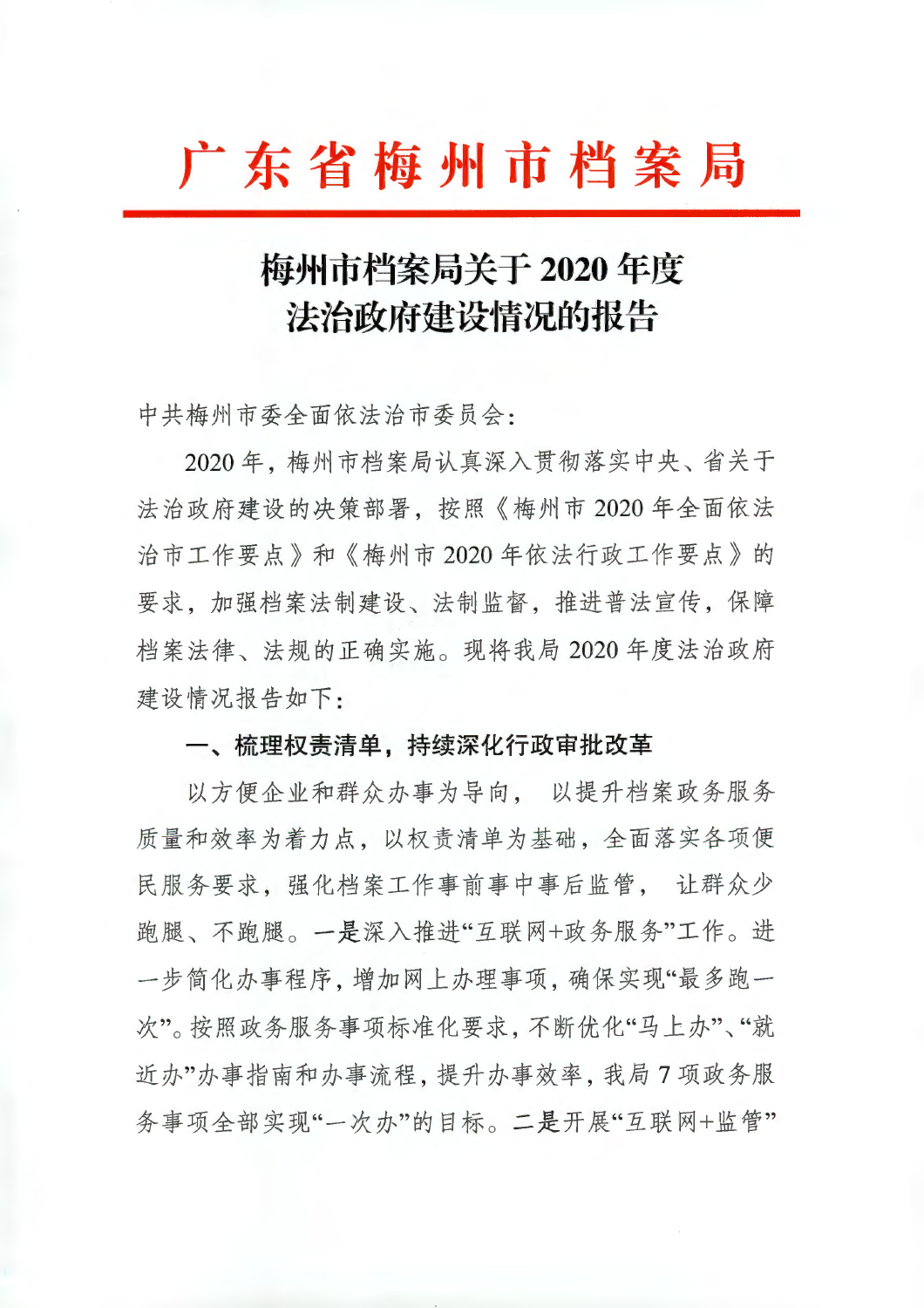系统监管事项认领。按照监管事项认领规则按层级逐级认 领, 共有4项监管事项通过了认领。完成国家监管系统的事 项认领和数据录入工作,实现监管事项数据录入全覆盖。

# 二、健全工作机制,有效推进政务信息公开

我局紧紧围绕行政决策、执行、管理、服务、结果等重 点环节。依法、及时、准确公开信息。一是主动做好政务信 息公开。按照《中华人民共和国政府信息公开条例》的规定, 全面、准确、及时做好政务信息公开工作。不断加大政策解 读力度,积极回应社会关切,发挥正面引导作用,提升政务服 务效能。二是健全政务公开制度机制。我局借助广东省政务 服务事项管理系统、参照广东省档局做法、形成了一整套较 为完善的管理制度, 及时更新档案动态信息, 方便市民和社 会团体及时了解档案的最新政策、法律、法规,为便民、利 民、益民和服务大局架起了一座连心桥。2020年度档案政务 信息查阅约有 132 人次。

#### 三、注重业务建设,不断提高依法行政水平

积极推进档案依法规范化管理,把档案依法行政落实到 行政决策、行政管理、行政执法公共服务的各个方面,不断 完善依法行政机制。一是加强制度建设。按照有关文件要求, 严格执行行政执法公示制度、执法全过程记录制度、重大执 法决定法制审核"三项制度", 编制相应事项清单、服务指南 和办事流程图。二是强化学法用法实践。坚持学法和用法相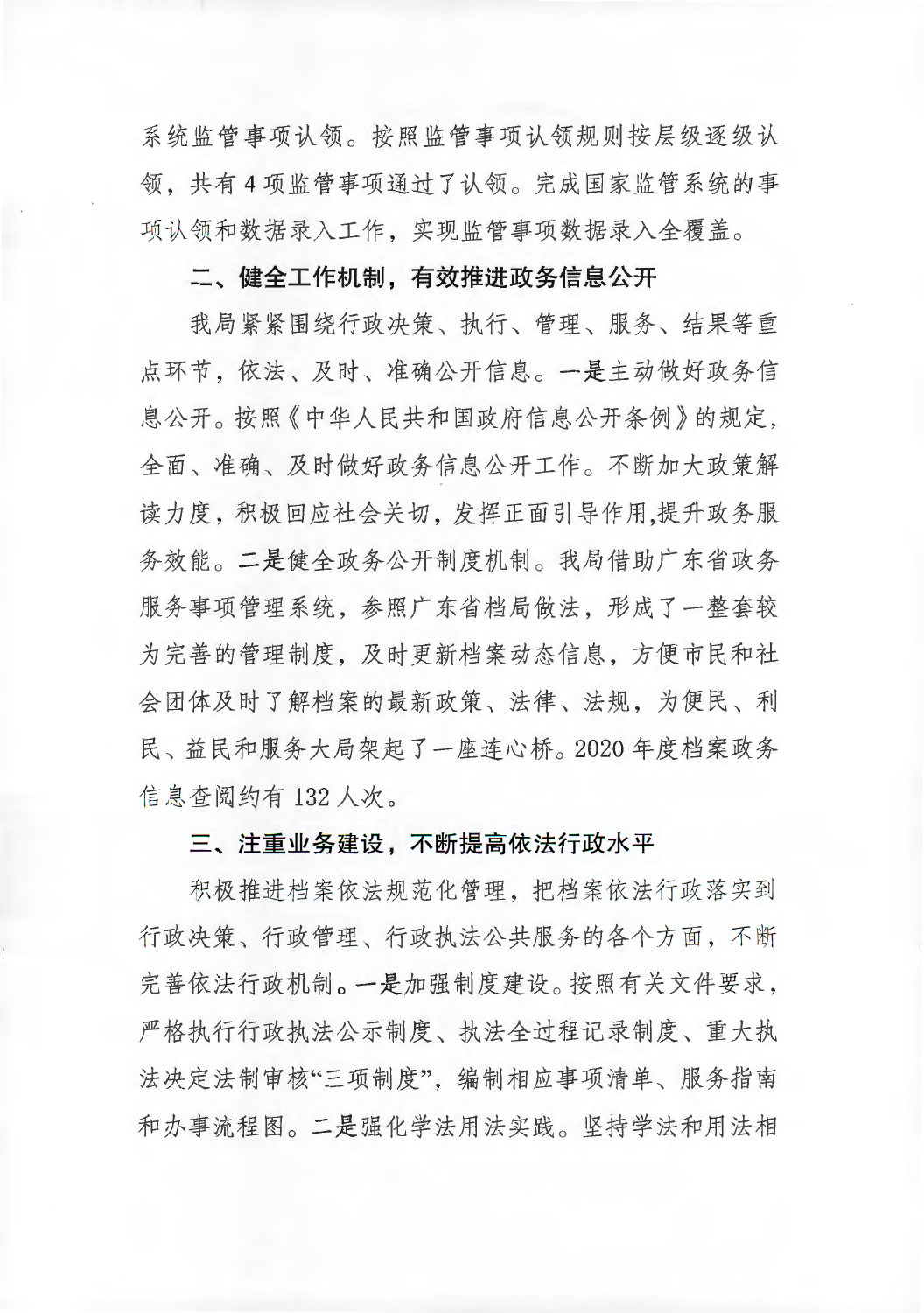结合, 学习《中华人民共和国档案法》、《广东省档案条例》 等与履行岗位职责密切相关的法律法规,并运用于档案的日 常监督指导工作实践中,把法治实践成效作为检验领导干部 和其他工作人员学法用法工作的重要标准。三是进一步加强 执法队伍建设。全面实行执法人员持证上岗和行政执法全过 程记录制度,严格规范档案执法行为,推动规范、公正、文 明执法。同时积极参加上级部门和市法制机构组织的行政执 法人员培训。今年8月我局两名同志顺利通过了行政执法考 试,档案行政执法队伍的政治素质和业务素质进一步提高。

## 四、强化法治宣传,全面落实普法工作责任

严格落实"谁执法谁普法"工作责任制, 通过制定七五普 法规划和实施方案、定期开展法律宣传活动等手段,进一步 强化法治宣传教育在全面推进法治建设中的基础性作用。一 是积极开展普法宣传。2020年"6·9"国际档案日期间,我 市各级档案部门紧扣"档案见证小康路、聚焦扶贫决胜期" 主题,制定并印发了《梅州市"国际档案日"宣传活动方案》, 通过相关档案材料展示、派发宣传单、开展档案咨询、举办 主题展览等多种形式,帮助社会公众认识档案价值、增强档 案意识。开展"档案走讲社区"活动, 订购《兰台小红奇遇记》 宣传册档案宣传环保袋和《档案法》小册子等档案宣传资料 1100 多份发放至梅江区各社区活动中心。同时, 以《档案法》 修订为契机, 与市普法办联合于6月8日在"梅州普法"微信